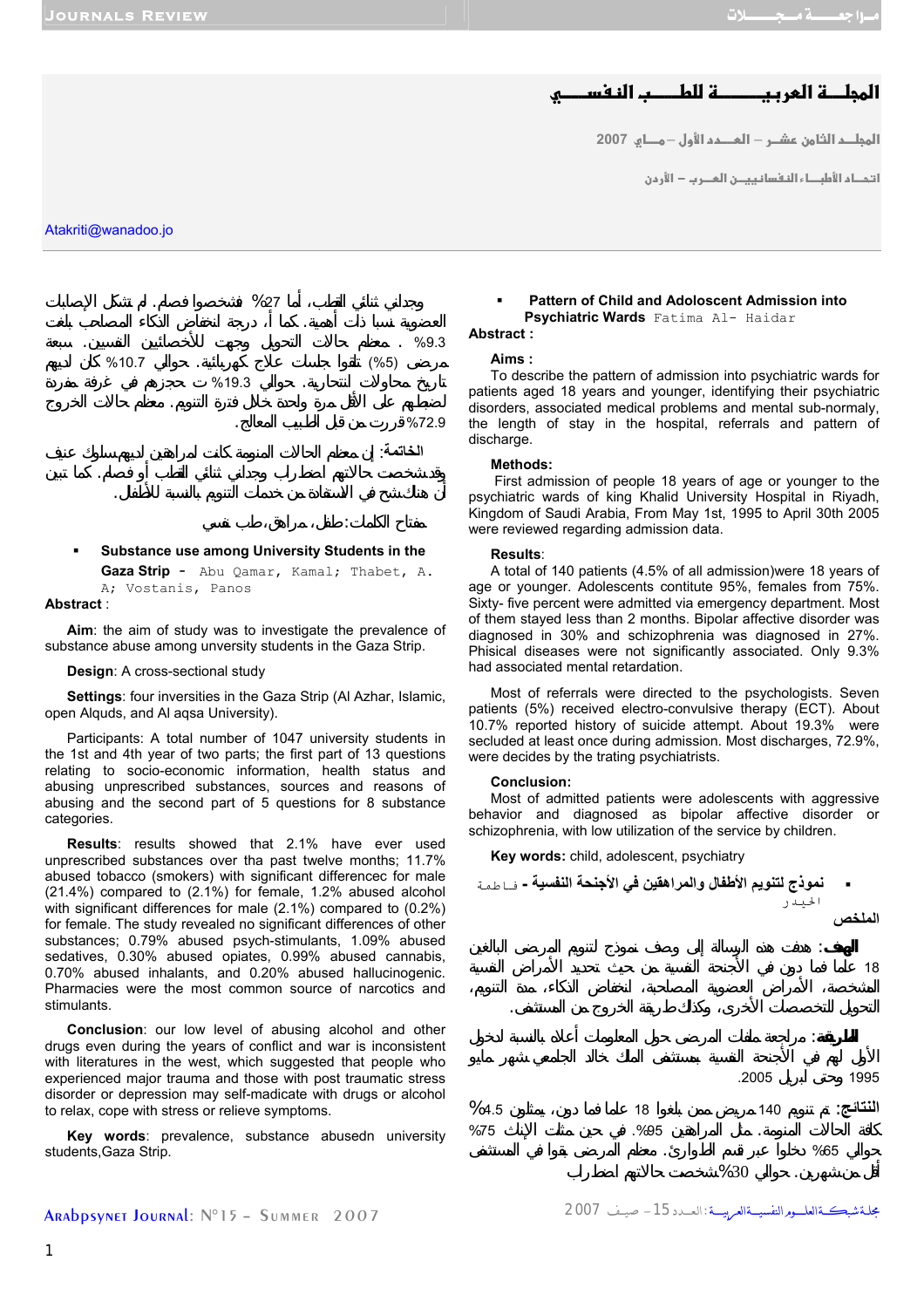**Keywords:** Suicide, suicide attempt, DOB, Social psychiatry, cross-cultural psychiatry.



 **Gender Differences in Symptoms of schizophrenia**  Alsaladi A A, Al-Haddad MK, Al-Faraj A M, Qaheri S, Greally M, Al-Shboul Q M, Alnasheet F

طب النفس الاجتماعي، التغير الثقافي.

#### **Abstract** :

**Objective**: to determine gender differences in the symptoms and age of onset of schizophrenia in bahraini patients.

**Methods**: 112 bahraini patients with schizophrenia who were initially involved in a genetic study were selected. The OPCRIT 3.31 checklist was applied as a diagnostic tool. OPCRIT items were analysed for differences between males and females.

**Results**: No differences were foud between males and females in the studied symptoms of schiziphrenia and age of onset as "the earliest age at which madical advice was sought for psychiatric reasons or at which symptoms began to cause subjective distress or impair functionning". This finding was found in both the familial and sporadic groups of schizophrenia. Furthermore , OPCRIT was found to be an equally reliable tool in diagnosing schizophrenia in males and females.

**Conclusion**: the above findings were compared and contrasted to the findings of other studies. While there is agreement regarding the lack of gender difference in the



 $\sim 0.2$ المنبهة والمسكنة المنومة. قد أظهرت الدراسة أنه يوجد اختلاف جوهري

## **Is there a Relationship Between Suicide Attempts and the Date of Birth, in Saudi Arabia**

 $\%0.99$  ()  $\%0.3$  $\cdot\%$ 0.70  $\cdot\%$ 

في تعاطي العقاقير الأخرى بين كافة شرائح العينة.

الاستجابة ودقة عملية البحث.

# **Abstract** :

## **Objective**:

 this study tries to answer the question whether there is a relationship between suicide attempts and dete of birth among Saudi and Non-sausi males and females, who were admitted with suicide attempt at King Fahad National Guard Hospital, KAMC-Riyadh, Kingdom of Saudi Arabia

#### **Method**:

This work is a part of a comprehensive study of all reported suicide attempts based on review of all files admitted to king Fahad National Guard Hospital, KAMC-Riyadh, Kingdom of Saudi Arabia; during the last 20 years (from 1/1/1984 to 31/12/2003) where data was collected in a specia study from. Chi-square was used for analysis.

### **Results**:

A total of 365 cases were identified, 57 (15.6%) attempters chose the date of birth (DOB) for the attempt. Forty parcent of non-Saudi compared to 12% of saudis chose this day (p<0.01). the difference was more noticeable in non-saudi females (43%) when Saudi females (12%) ( P<0.01). the highest age group was between 35-50 years.

## **Coclusion**

This study indicated that the date of birth according to the Gregorian date can be a risk factor to attempt suicide in those suceptible groups especially in non Saudi. A significant increase in the percentage of suicide attempters on the date of birth in the second decated (1994-2003) comparing with the first (decade 1984-1994) in non Saudi might give a hint to the role of globalization and the culture chages.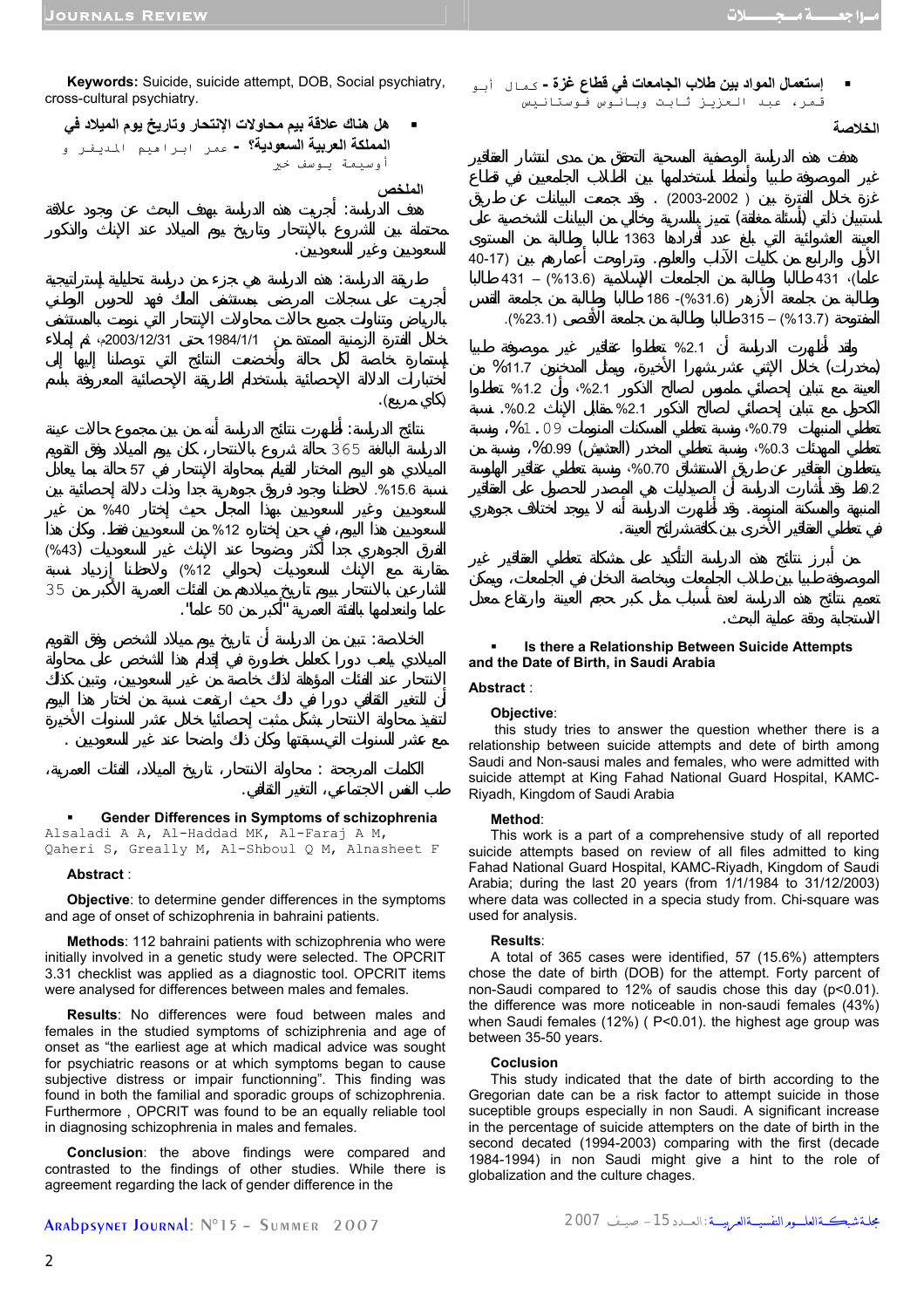والإنا المصابين بالفصام.

**الملخص**

بالفصام.

firearms in Yemen were all associated factors in the majority of committed crimes. Further future studies are needed in this newly developed branch of psychiatry in yemen.



**Psychiatric Education** 

Teaching Psychotherapy in a Group Therapy Setting Current Perspectives Anu A. Matorin, and Pedro Ruiz\*

هده العينة للجرائم المذكورة. علما بأن هناك حاجة لدراسات مستقبلية في

# **Abstract**

Graduate psychiatric training in the United States and in other industrialized nations such as Canada, England and Germany is Surrently undergoing a major transformation. As a paramount expresson of these changes, the Accreditation Council for Gratuate Medical Education ( ACGME) has ezcently began to require that all modalities of psychotherapy be taught in all their accredited graduate training prigrams in psychiatry in this country. In a parallel fashion, the current managed care influence as well as the current strives toward evidence-based medicine have pressured graduate training programs, including psychiatry to provide services in the most cost-effective manner.

In this context, a group therapy program was designed and developed in the departement of Psychiatry and Behaviora



5- The identified diagnosis were as follows schizophrenia (42.4%) mania (28.8%) delusional disorders (18.7%) depression (7.1%), neurotic disorders (2.5%) and organic disorders (0.5%).

6- The associated crimes include assault (38.4%), murder (29.3%), left (15.6%), sexual crimes (8.6%) and attempted murder  $(8.1\%)$ .

#### **Conclusion**

This descriptive study for forensic psychiatric services, which is of its first kind in Yemen, has raised a number of issues and recommendations for improving practice of forensic psychiatry in Yemen. It has also that lack of mental health education in the community, non compliance with medication, excessive chewing qat by mentaly ill offenders, as well as their easily access to

 **Descriptive Study for Mentally Disodered Offenders Attendes the Forensic Psychiatric Unit in the central Prison/ Sana'a city- Yemen** Abdul-Elah H. Aleryani, Abdul Kareem Salam; Esa Abdul Walee

الأهداف: تحديد الفروقات بين الذكور والإناث فيما يخ أعراض

 $\overline{112}$  and  $\overline{112}$  and  $\overline{112}$  and  $\overline{112}$  and  $\overline{112}$  and  $\overline{112}$  and  $\overline{112}$  and  $\overline{112}$  and  $\overline{112}$  and  $\overline{112}$  and  $\overline{112}$  and  $\overline{112}$  and  $\overline{112}$  and  $\overline{112}$  and  $\overline{112}$ 

النتائج: لم تظهر الدراسة أية فروق ذات مية بين الذكور والإناث

الخلاصة: بينما يوجد إجماع على عدم جود فروق في معدل انتشار

تشخيصية. تم تحليل عناصر OPCRIT لدراسة الفرو قا بين الذكور

بمعنى " العمر عند اللجوء للطب النفسي أو العمر عند ظهور خلل في الأداء الوظيفي أو التأثر الشخصي" لدى المرضى البحرينيين. ذه النتيجة وجدت

موثثوقة لتشخيص مرض الفصام في الرجال والنساء بدرجة متساوية.

OPCRIT 3.31

**OPCRIT 3.31** 

الإصابة والعمر عند بدء الإصابة بالفصام لدى المرضى البحرينيين.

# **Abstract** :

Objective: to investigate the socio- demographic, diagnostic types and associated crimes of mentally disordered offenders referred to the forensic psychiatric committee in the central prison/ Sana'a city during the period from January 2003 to December 2004.

**Patients and Methods**: all Yemeni male, adult; mentally disordered of fenders referred during the study period were examined and their sociodermographic data, diagnosis, and associated crimes were recorded crimes were recordes and tabulated.

## **Results**:

1- A total of 198 mentally ill offenders were referred to the committee.

2- The peak frequency is in the range 30-40 years old

3- The majority of the patients have had history of mental illness before the crime (60.6%)

4- 27.3% had previous criminal records and 18.7% with positive family history of mental disorders.